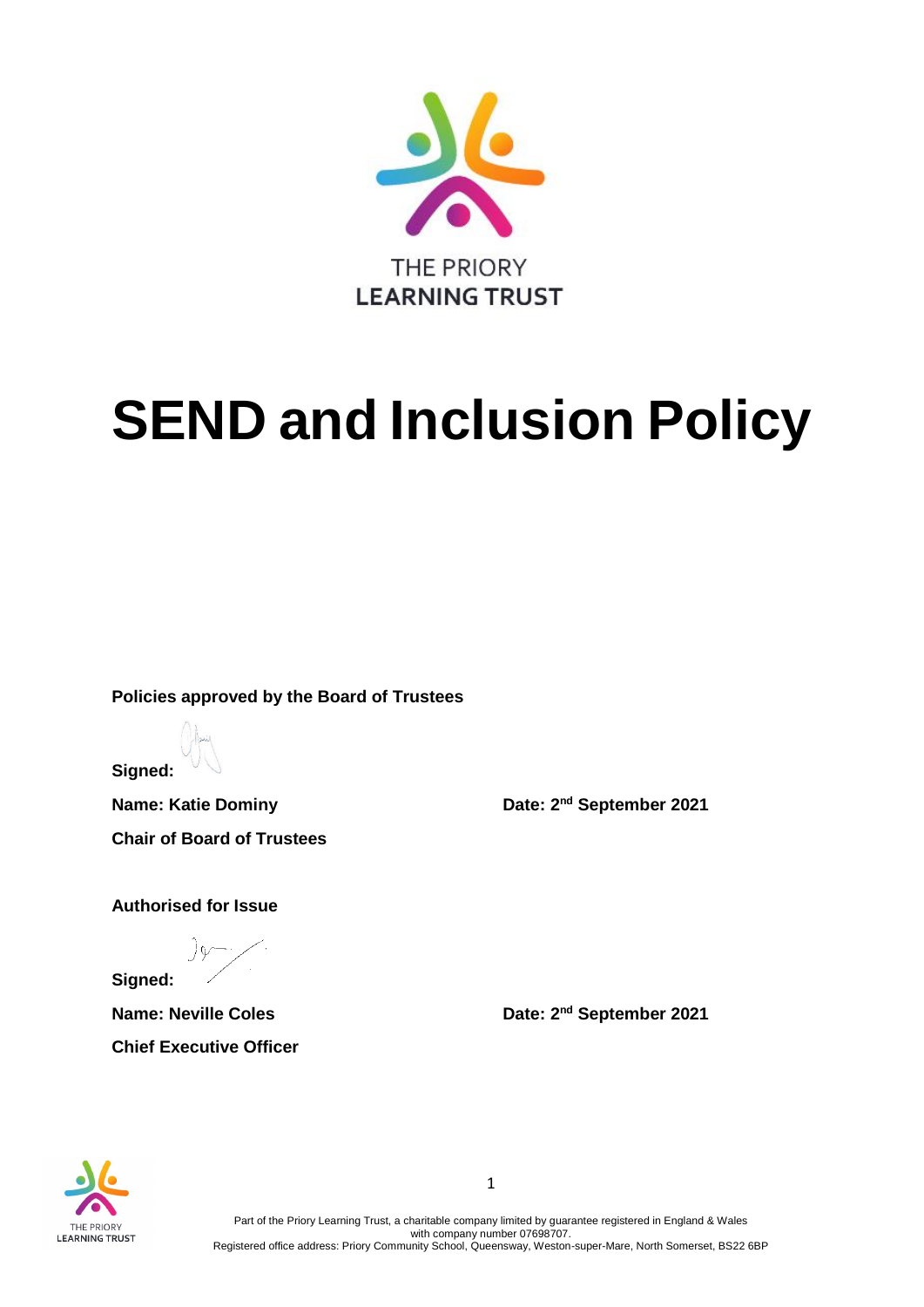### **History of Policy Changes**

| <b>Date</b>       | <b>Version</b> | Change                                                                      | Origin of<br>Change e.g.<br>TU request,<br>change in<br>legislation | Changed by           |
|-------------------|----------------|-----------------------------------------------------------------------------|---------------------------------------------------------------------|----------------------|
| September<br>2017 | 1              |                                                                             | Creation of<br>policy                                               |                      |
| <b>July 2018</b>  | 2              | Added Headteacher<br>as well as Principal.<br>Changed the Trust to<br>TPLT. | Review of policy                                                    | <b>Faith Jarrett</b> |
| May 2019          | 3              | No changes                                                                  | Review the<br>policy                                                | <b>Faith Jarret</b>  |
| May 2020          | 4              | No changes                                                                  | Review the<br>policy                                                | Lisa Smith           |
| May 2021          | 5              | No changes                                                                  | Review the<br>policy                                                | Lisa Smith           |

This policy applies to The Priory Learning Trust and all its schools.

| Date policy adopted | September 2021 |
|---------------------|----------------|
| Review cycle        | Annual         |



Part of the Priory Learning Trust, a charitable company limited by guarantee registered in England & Wales with company number 07698707. Registered office address: Priory Community School, Queensway, Weston-super-Mare, North Somerset, BS22 6BP

2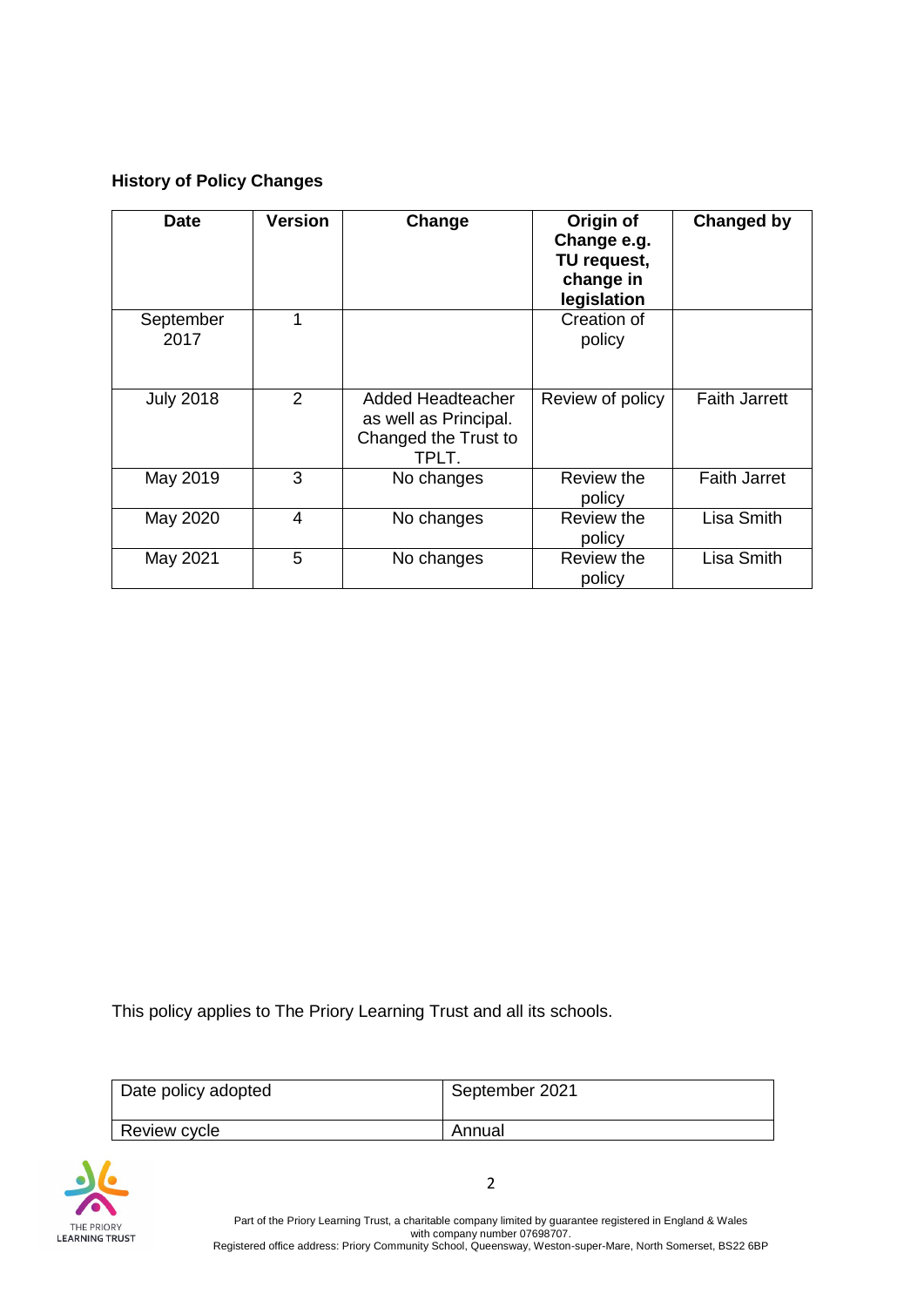| Review date | May 2022 |
|-------------|----------|
|             |          |

#### **Contents**

- 1. Overview …………..4
- 2. Aims ………………..4
- 3. The Trust …………..6
- 4. Schools …………….6 5. Policy Review ……..8



Part of the Priory Learning Trust, a charitable company limited by guarantee registered in England & Wales with company number 07698707. Registered office address: Priory Community School, Queensway, Weston-super-Mare, North Somerset, BS22 6BP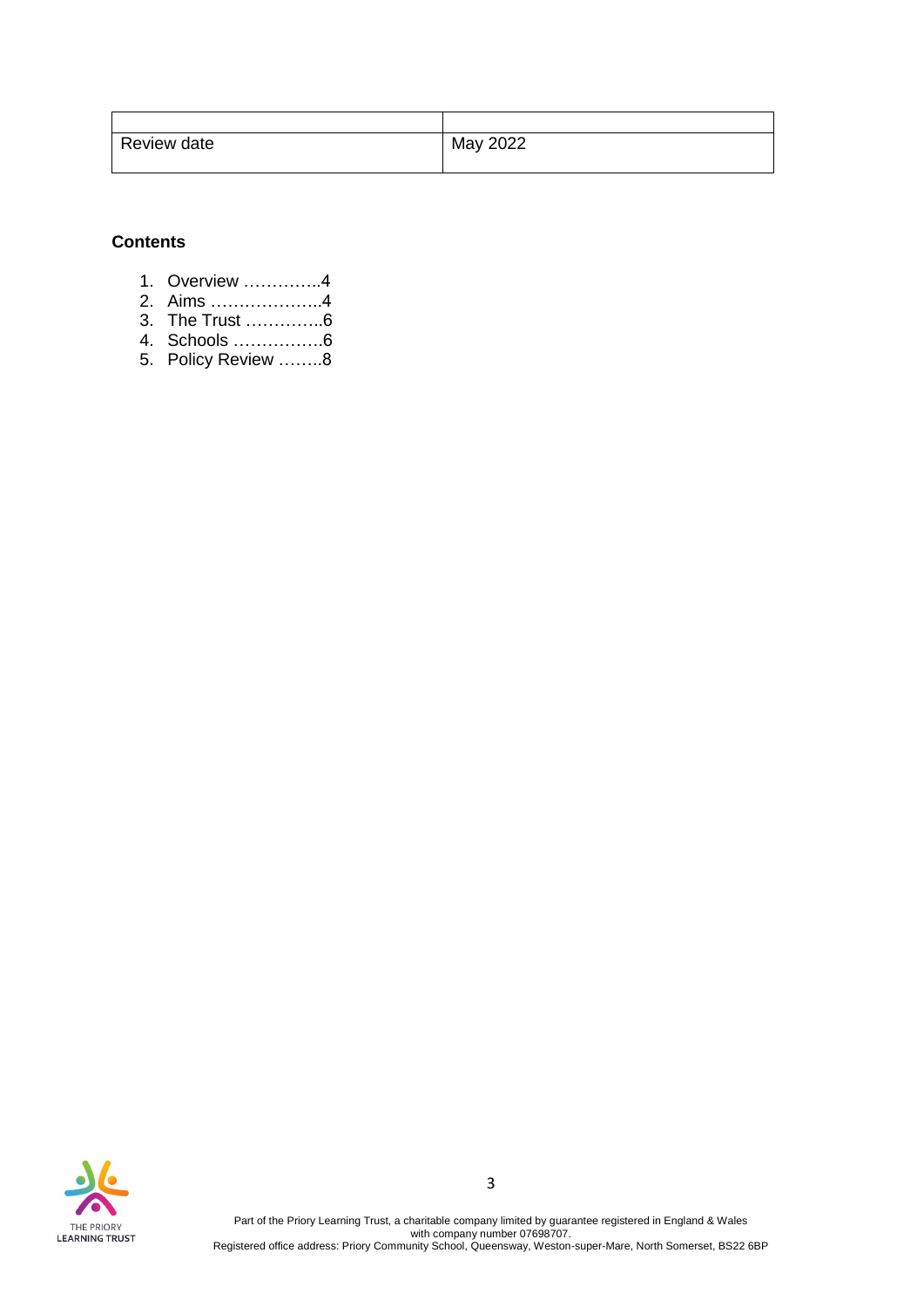## **1. Overview**

This policy will have due regard to legislation, including, but not limited to:

- The SEND Code of Practice: 0 to 25 years, July 2014, January 2015
- Part 3 of the Children and Families Act 2014 and associated regulations
- Health and Social Care Act 2012.
- Equality Act 2010.
- Mental Capacity Act 2005.
- Children's Act 1989.

It will also take into account statutory and non-statutory related guidance, including, but not limited to:

- Supporting Children with Medical Conditions.
- Keeping Children Safe in Education.
- Working Together to Safeguard Children.

This SEND Policy reflects the principles of the 0-25 SEND Code of Practice (2014).

## **2. Aims**

The PLT aims to give students with SEND equal opportunities to take part in all aspects of school provision. We involve parents, carers and the students themselves in planning and supporting all stages of development. We as a school aim to ensure that all students and community users are entitled to:

- Be fully included in all aspects of school life both within the classroom and during social times.
- Be equally valued members of the school community.
- Have individual educational needs recognised and met.
- Be treated as individuals
- Be given every opportunity to reach their full potential.
- Feel empowered and experience success.
- Promote individual confidence and positive attitudes

At The Priory Learning Trust (TPLT) we strive to ensure that **ALL** pupils are fully included in all aspects of school life. All children in our care including those identified as having 'Special Educational Needs' (SEND) have a common entitlement to a broad and balanced curriculum which is accessible to them as individuals. This is regardless of gender, religion, race, background, specific difficulty or physical ability. As a school we value and respect personal qualities and the needs of individual students. We are committed to providing a safe, secure but challenging learning environment where all students feel confident and able to flourish regardless of their special need or differences.

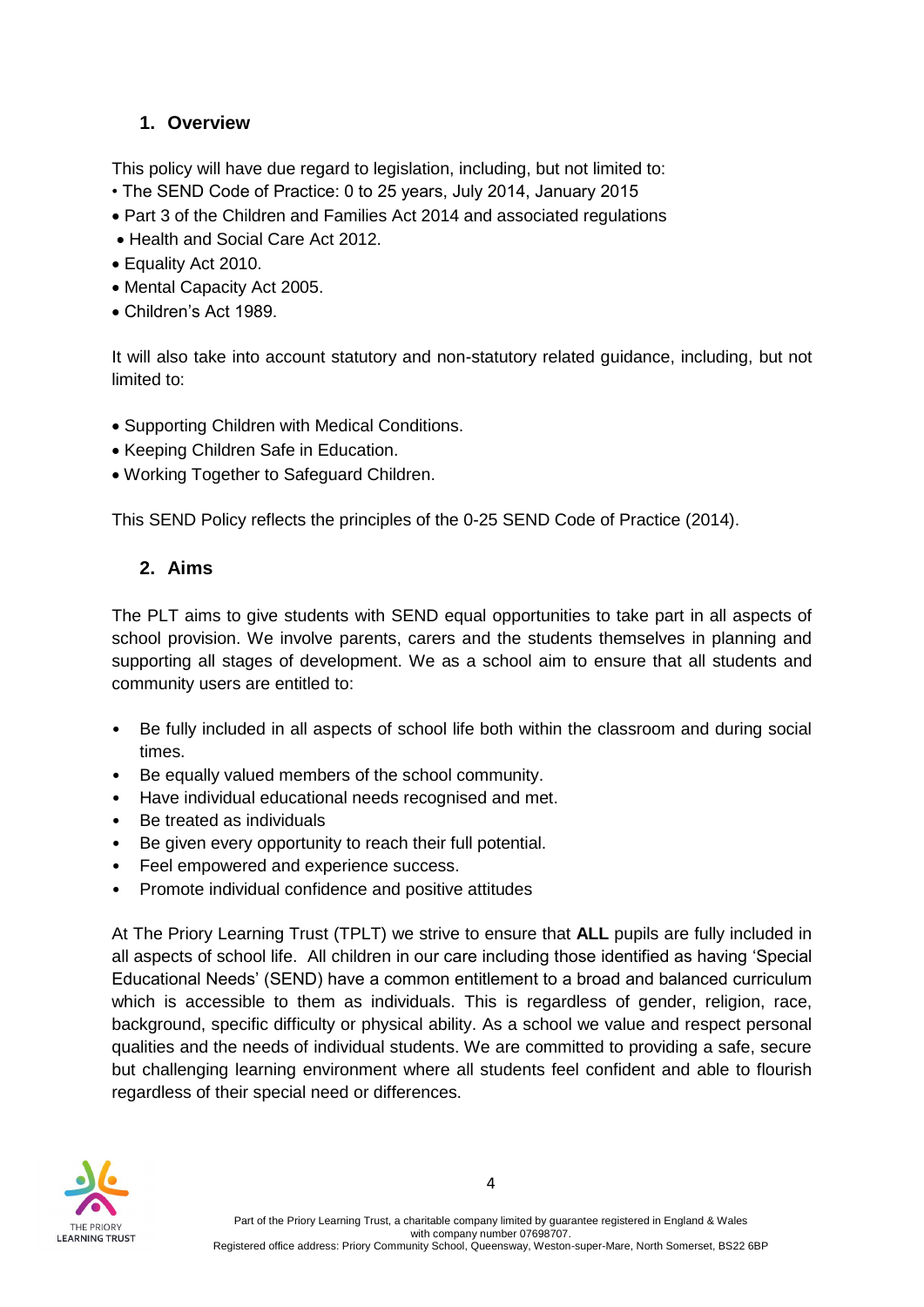We understand that some students may require more support than others. If all students are to achieve their full potential, we must recognise this and plan accordingly. Students may have SEND either throughout, or at any time during their school career. Our policy ensures that the curriculum planning and assessment for students with SEND takes into account the type and extent of the difficulty experienced by the child. Some of these students may require long term help throughout their time in school, whilst others may need short periods of support to overcome less complex difficulties.

As an academy we ensure our site is accessible to all and provides disabled facilities for those who require it.

High quality teaching is that which is differentiated to meet the needs of the majority of students. Some students need something additional to and different from, what is provided for the majority of students; this is special educational provision and we use our best endeavours to ensure that provision is made for those who need it. We regard students as having a Special Educational Need if they:

a) Have a significantly greater difficulty in learning than the majority of students of the same age,

or;

b) Have a disability which prevents or hinders him/her from making use of facilities of a kind generally provided for others of the same age in mainstream schools or mainstream post 16 institutions

A child under compulsory age has special educational needs if they fall within the definition at (a) or (b), or would do so if special educational provision was not made for them (Section 20 Children and Families Act 2014)

The SEND Code of Practice 2014/2015 identifies students as having a special educational need or disability (SEND) within one or more of the following categories of need:

- Communication and interaction.
- Cognition and learning.
- Social, mental and emotional health.

• Sensory and / or physical. Many students with sensory and/or physical disabilities may require adaptations, made as reasonable adjustments under the Equality Act 2010.

Some children with medical conditions may be disabled and where this is the case TPLT complies with its duties under the Equality Act 2010. Please see the TPLT's Medical Policy for further details. The Accessibility and Equality Policy and the Intimate Care Policy may also be relevant.

No student is refused admission to the TPLT on the basis of his or her special educational need. In line with the Equality Act 2010, we do not discriminate against disabled children in respect of admissions for a reason related to their disability. We use our best endeavours to provide effective educational provision.

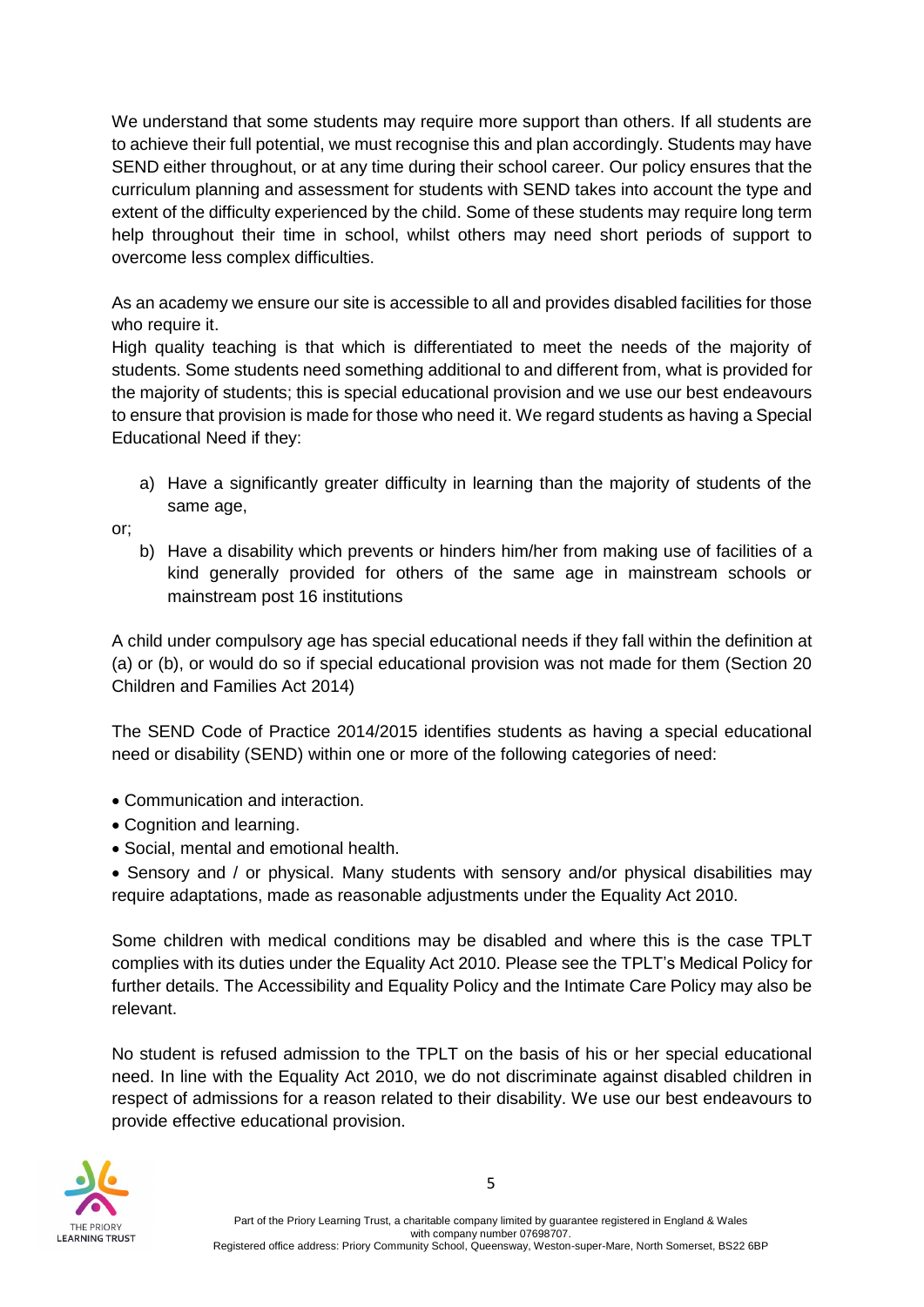## **3. The Trust**

Our aim across all schools in the Trust is to provide the structure for a child-centred process that engages children, family, the schools and other professionals in planning for and implementing; high quality, needs led provision that is consistent across the Trust. This is to ensure all our students are able to access the same opportunities for learning and social development achieving maximum progress, fulfilling their potential and promoting their wellbeing. We aim to:

- Ensure the Equality Act 2010 duties for students with disabilities are met,
- Have regard to the Code of Practice (2014) for the identification, assessment, support and review of special educational needs,
- Enable students with special educational needs to have their needs met,
- Take into account the views of the students with special educational needs,
- Encourage good communication and genuine partnerships with parents/carers of children with special educational needs,
- Facilitate full access to a broad, balanced and relevant education,
- In conjunction with the Medical Policy make arrangements to support students with medical conditions and to have regard to statutory guidance supporting students at school with medical conditions,
- Implement a graduated approach to meeting the needs of students
- Develop a culture of inclusion valuing high quality teaching for all learners, with teachers using a range of effective differentiation methods,
- Employ a collaborative approach with learners with a SEN or disability, their families, staff within each school, other external agencies including those from Health and Social Care,
- Set appropriate individual learning outcomes based on prior achievement, high aspirations and the views of the learner and family,
- Share expertise and good practice across PLT,
- Make efficient and effective use of resources,
- Have regard to guidance detailed by the relevant Local Authority in their Local Offer,

### **4. Schools**

Each school within TPLT is responsible for forming its own implementation arrangements appropriate to this policy. Please refer to each individual school's website for details on:

- Arrangements for consulting with parents of children with SEND and involving them in their child's education
- Arrangements for consulting with children with SEND and involving them in their education
- Arrangements for assessing and reviewing children with SEND's progress towards outcomes
- Arrangements for supporting children move between phases of education
- The approach to teaching and learning of children with SEND
- How adaptations are made to the curriculum for children with SEND
- The expertise and training of staff to maximise the progress of children with SEND

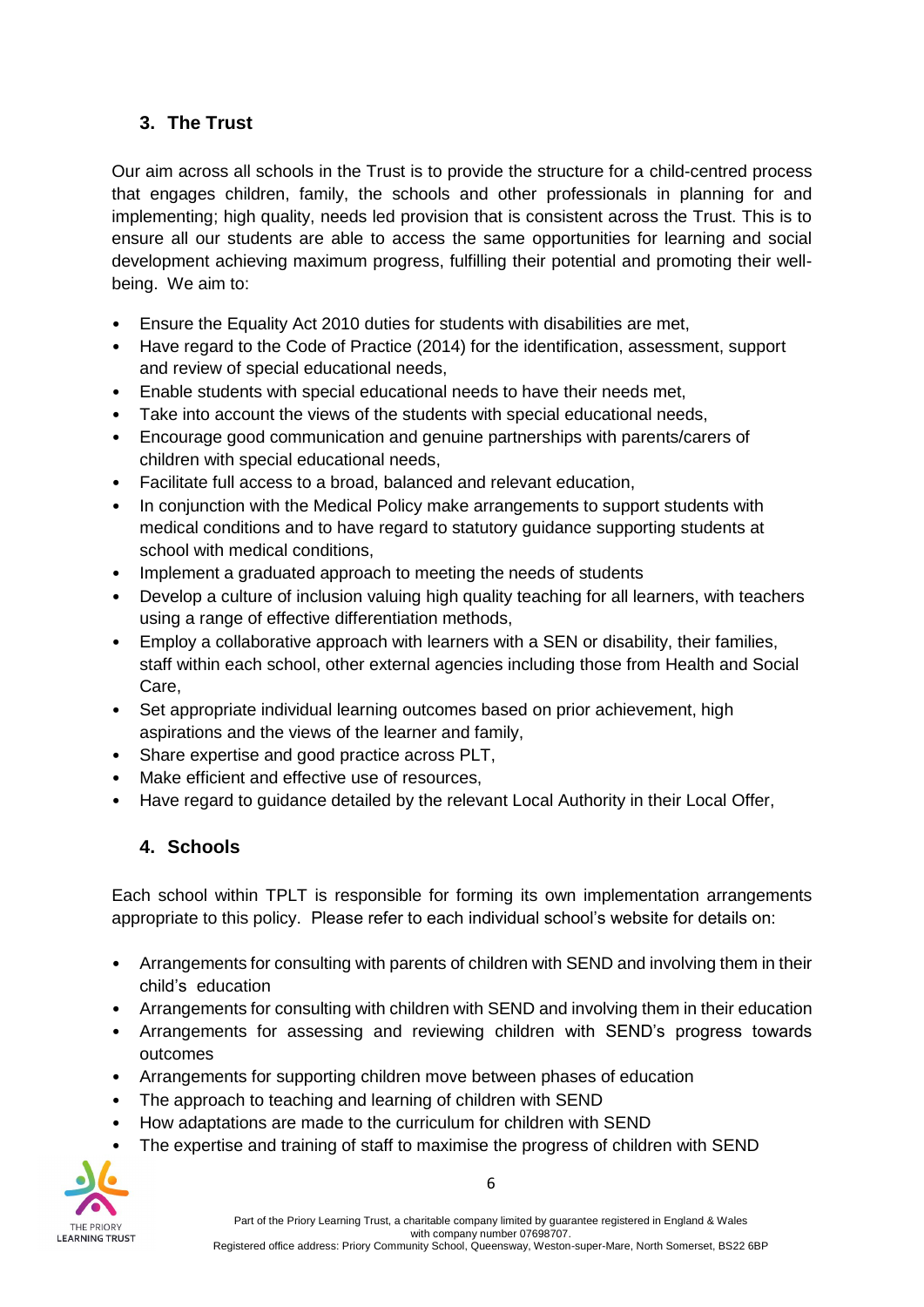- How each school helps children with SEND to engage in activities with children who do not have SEND and how their social and emotional needs are met.
- How the school involves eternal bodies to help support children with SEND and their families

Where, despite each school having taken relevant and purposeful action to identify, assess and meet the Special Educational Needs and/or Disabilities of the student, the child has not made expected progress, the school or parents/carers consider requesting an Education, Health and Care (EHC) needs assessment. The evidence gathered through the process of review helps to support the Local Authority in determining when this statutory assessment of needs is required. Where a student has an Education Health and Care Plan (EHCP), the Local Authority must review the plan every twelve months as a minimum. The school holds annual review meetings on the behalf of the Local Authority and completes the appropriate paperwork for this process.

Details of the local SEND offer provided by the relevant local authorities can be found at:

#### Somerset:

<https://www.somersetchoices.org.uk/family/information-and-advice/somersets-local-offer/>

North Somerset:

<http://nsod.n-somerset.gov.uk/kb5/northsomerset/directory/family.page?familychannel=5000>

By working closely with our families we would wish to avoid issues or concerns arising. However, if a parent/carer is not happy with the provision for their child under this policy they should follow the PLT complaints policy to ensure a speedy resolution. This is available on the website.

This policy should be read in conjunction with the following polices:

- Accessibility and Equality Policy
- Safeguarding and Child Protection Policy
- Supporting Children with Medical Conditions Policy
- Anti-bulling Policy
- Sex and Relationships Policy
- Behaviour Policy
- Literacy policy
- Admissions Policy
- Complaints Policy